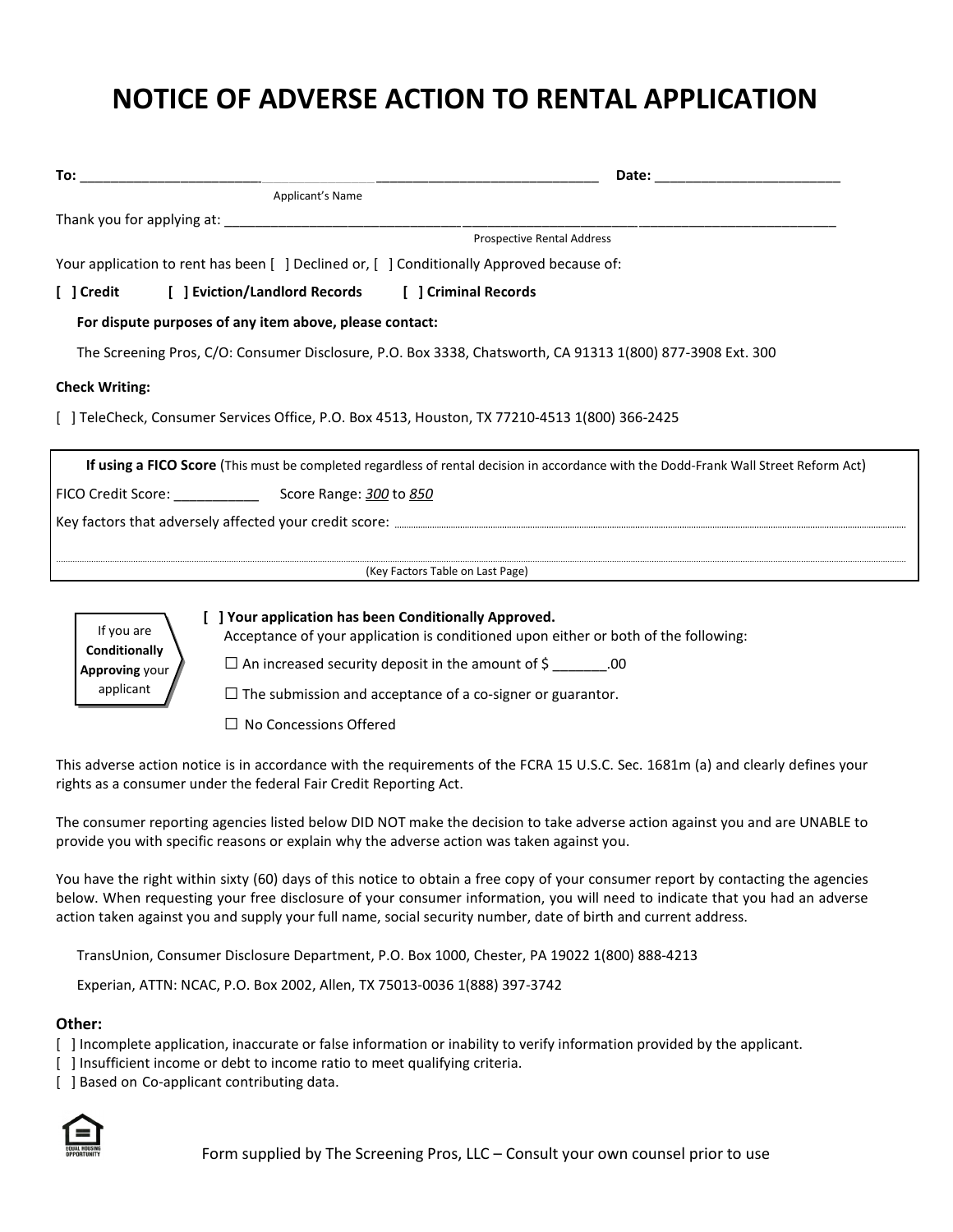### *Para información en español, visite www.consumerfinance.gov/learnmore o escribe a la Consumer Financial Protection Bureau, 1700 G Street N.W., Washington, DC 20552.*

## **A Summary of Your Rights Under the Fair Credit Reporting Act**

The federal Fair Credit Reporting Act (FCRA) promotes the accuracy, fairness, and privacy of information in the files of consumer reporting agencies. There are many types of consumer reporting agencies, including credit bureaus and specialty agencies (such as agencies that sell information about check writing histories, medical records, and rental history records). Here is a summary of your major rights under the FCRA. **For more information, including information about additional rights, go to www.consumerfinance.gov/learnmore or write to: Consumer Financial Protection Bureau, 1700 G Street N.W., Washington, DC 20552.** 

• **You must be told if information in your file has been used against you.** Anyone who uses a credit report or another type of consumer report to deny your application for credit, insurance, or employment – or to take another adverse action against you – must tell you, and must give you the name, address, and phone number of the agency that provided the information.

• **You have the right to know what is in your file.** You may request and obtain all the information about you in the files of a consumer reporting agency (your "file disclosure"). You will be required to provide proper identification, which may include your Social Security number. In many cases, the disclosure will be free. You are entitled to a free file disclosure if:

- a person has taken adverse action against you because of information in your credit report;
- you are the victim of identify theft and place a fraud alert in your file;
- your file contains inaccurate information as a result of fraud;
- you are on public assistance;
- you are unemployed but expect to apply for employment within 60 days.

In addition, all consumers are entitled to one free disclosure every 12 months upon request from each nationwide credit bureau and from nationwide specialty consumer reporting agencies. See www.consumerfinance.gov/learnmore for additional information.

• **You have the right to ask for a credit score.** Credit scores are numerical summaries of your credit-worthiness based on information from credit bureaus. You may request a credit score from consumer reporting agencies that create scores or distribute scores used in residential real property loans, but you will have to pay for it. In some mortgage transactions, you will receive credit score information for free from the mortgage lender.

• **You have the right to dispute incomplete or inaccurate information.** If you identify information in your file that is incomplete or inaccurate, and report it to the consumer reporting agency, the agency must investigate unless your dispute is frivolous. See www.consumerfinance.gov/learnmore for an explanation of dispute procedures.

• **Consumer reporting agencies must correct or delete inaccurate, incomplete, or unverifiable information.** Inaccurate, incomplete or unverifiable information must be removed or corrected, usually within 30 days. However, a consumer reporting agency may continue to report information it has verified as accurate.

• **Consumer reporting agencies may not report outdated negative information.** In most cases, a consumer reporting agency may not report negative information that is more than seven years old, or bankruptcies that are more than 10 years old.

• **Access to your file is limited.** A consumer reporting agency may provide information about you only to people with a valid need – usually to consider an application with a creditor, insurer, employer, landlord, or other business. The FCRA specifies those with a valid need for access.

• **You must give your consent for reports to be provided to employers.** A consumer reporting agency may not give out information about you to your employer, or a potential employer, without your written consent given to the employer. Written consent generally is not required in the trucking industry. For more information, go to www.consumerfinance.gov/learnmore.

• **You may limit "prescreened" offers of credit and insurance you get based on information in your credit report.** Unsolicited "prescreened" offers for credit and insurance must include a toll-free phone number you can call if you choose to remove your name and address from the lists these offers are based on. You may opt-out with the nationwide credit bureaus at 1-888-567-8688.

• **You may seek damages from violators.** If a consumer reporting agency, or, in some cases, a user of consumer reports or a furnisher of information to a consumer reporting agency violates the FCRA, you may be able to sue in state or federal court.

• **Identity theft victims and active duty military personnel have additional rights.** For more information, visit www.consumerfinance.gov/learnmore.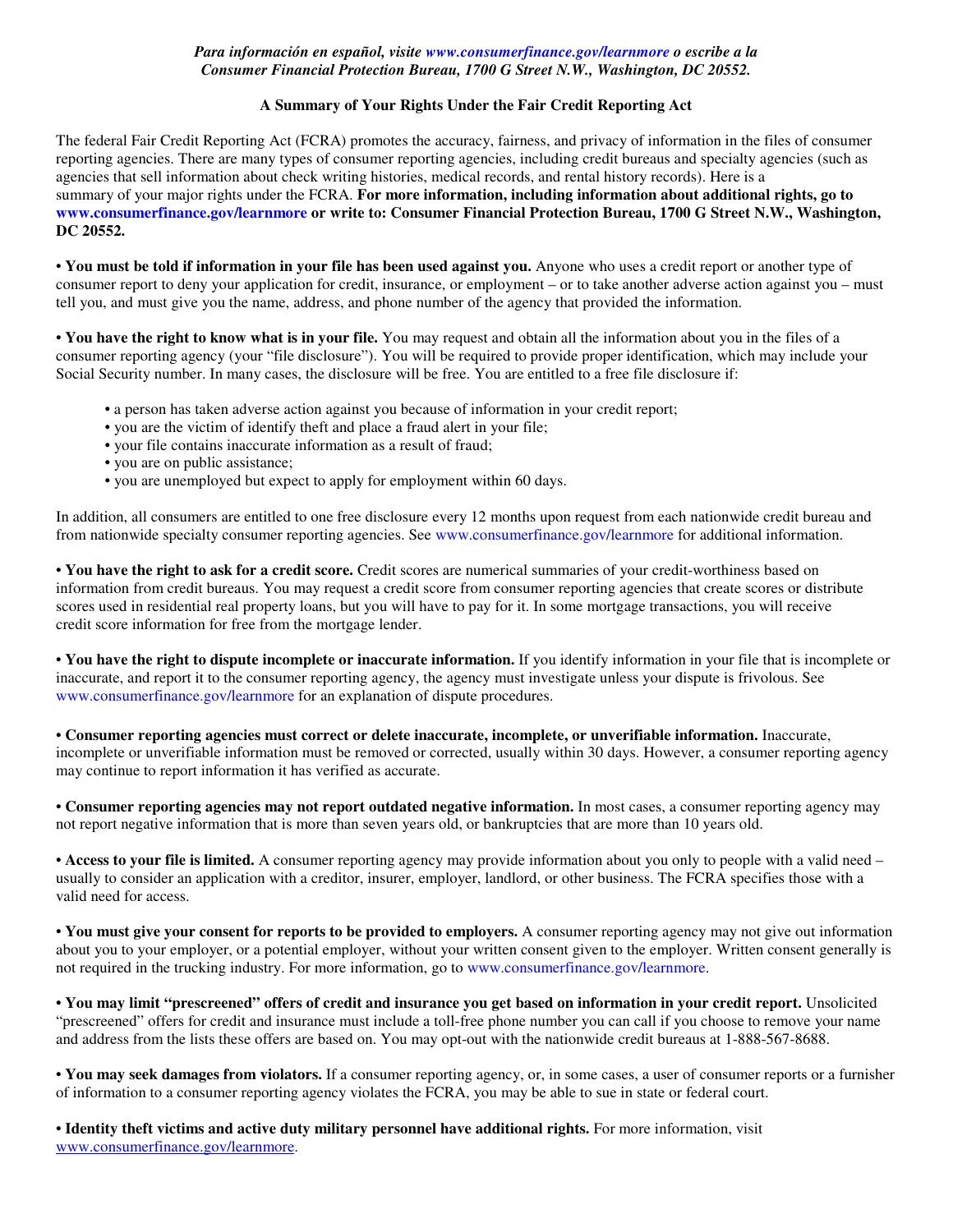**States may enforce the FCRA, and many states have their own consumer reporting laws. In some cases, you may have more rights under state law. For more information, contact your state or local consumer protection agency or your state Attorney General. Federal enforcers are:**

| <b>TYPE OF BUSINESS:</b>                                           | <b>CONTACT:</b>                                              |  |  |
|--------------------------------------------------------------------|--------------------------------------------------------------|--|--|
| Consumer reporting agencies, creditors and others not listed below | Federal Trade Commission: Consumer Response Center - FCRA    |  |  |
|                                                                    | Washington, DC 20580 1-877-382-4357                          |  |  |
| National banks, federal branches/agencies of foreign banks         | Office of the Comptroller of the Currency                    |  |  |
| (word National or initials "N.A." appear in or after bank's name)  | Compliance Management, Mail Stop 6-6                         |  |  |
|                                                                    | Washington, DC 20219 800-613-6743                            |  |  |
| Federal Reserve System member banks (except national banks,        | Federal Reserve Consumer Help (FRCH)                         |  |  |
| and federal branches/agencies of foreign banks)                    | P O Box 1200                                                 |  |  |
|                                                                    | Minneapolis, MN 55480                                        |  |  |
|                                                                    | Telephone: 888-851-1920                                      |  |  |
|                                                                    | Website Address: www.federalreserveconsumerhelp.gov          |  |  |
|                                                                    | Email Address: ConsumerHelp@FederalReserve.gov               |  |  |
| Savings associations and federally chartered savings banks (word   | Office of Thrift Supervision                                 |  |  |
| Federal or initials "F.S.B." appear in federal institution's name) | <b>Consumer Complaints</b>                                   |  |  |
|                                                                    | Washington, DC 20552 800-842-6929                            |  |  |
| Federal credit unions (words "Federal Credit Union" appear in      | National Credit Union Administration                         |  |  |
| institution's name)                                                | 1775 Duke Street                                             |  |  |
|                                                                    | Alexandria, VA 22314 703-519-4600                            |  |  |
| State-chartered banks that are not members of the Federal Reserve  | Federal Deposit Insurance Corporation                        |  |  |
| System                                                             | Consumer Response Center, 2345 Grand Avenue, Suite 100       |  |  |
|                                                                    | Kansas City, Missouri 64108-2638 1-877-275-3342              |  |  |
| Air, surface, or rail common carriers regulated by former Civil    | Department of Transportation, Office of Financial Management |  |  |
| Aeronautics Board or Interstate Commerce Commission                | Washington, DC 20590 202-366-1306                            |  |  |
| Activities subject to the Packers and Stockyards Act, 1921         | Department of Agriculture                                    |  |  |